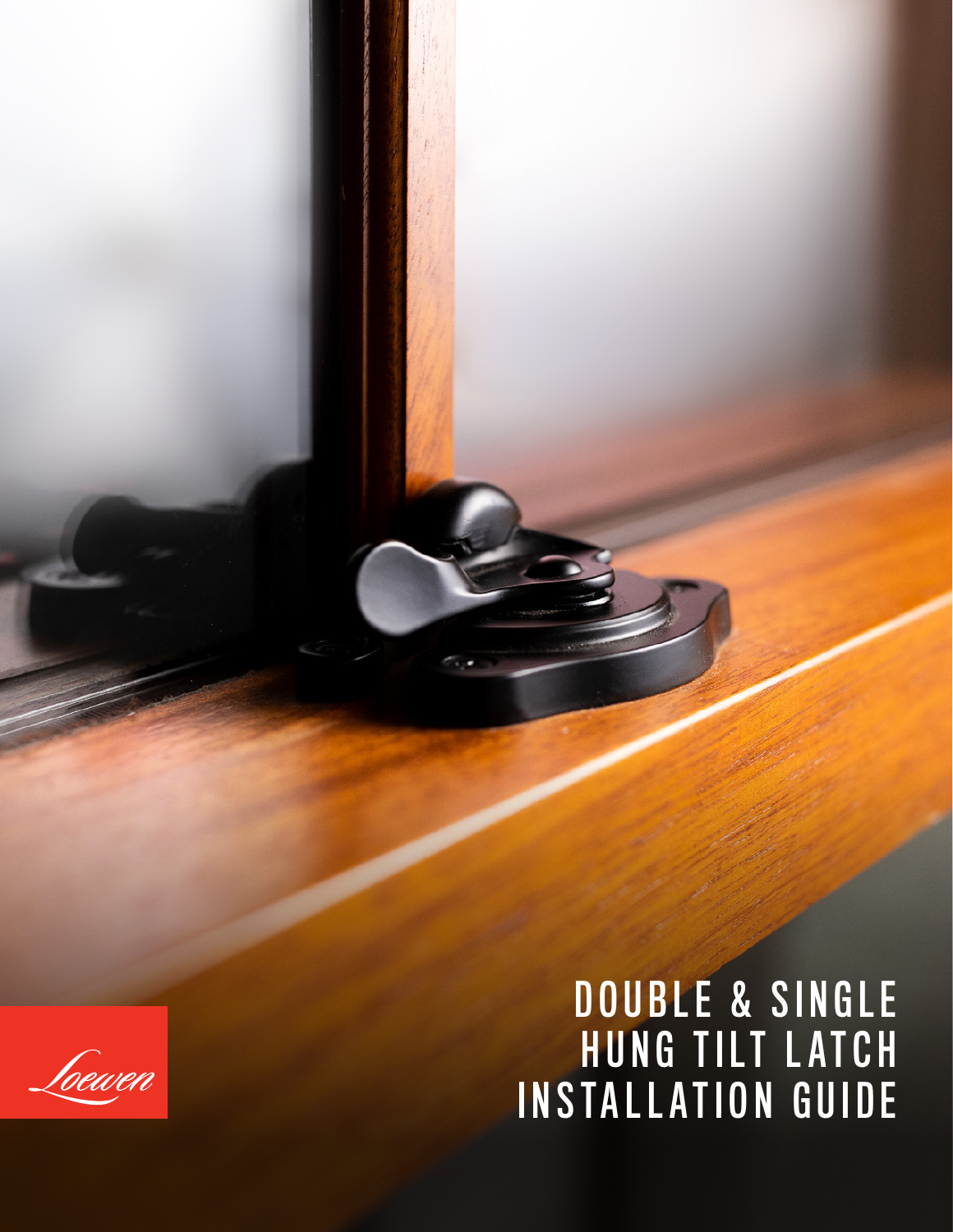## **Loewen Double Hung & Single Hung**



Field Installation of Tilt Latch

- Remove lock and set aside.
- Cut strap and remove both tilt latches.
- **3** Drill 3/32" hole 90<sup>°</sup> to slot in spool portion of lock, 1/2" from the bottom edge.



- Cut cable (Loewen #25505) approximately 6" longer than lock rail.
- Insert one end of cable into tilt latch (Loewen #25263) until it locks in to tilt latch.

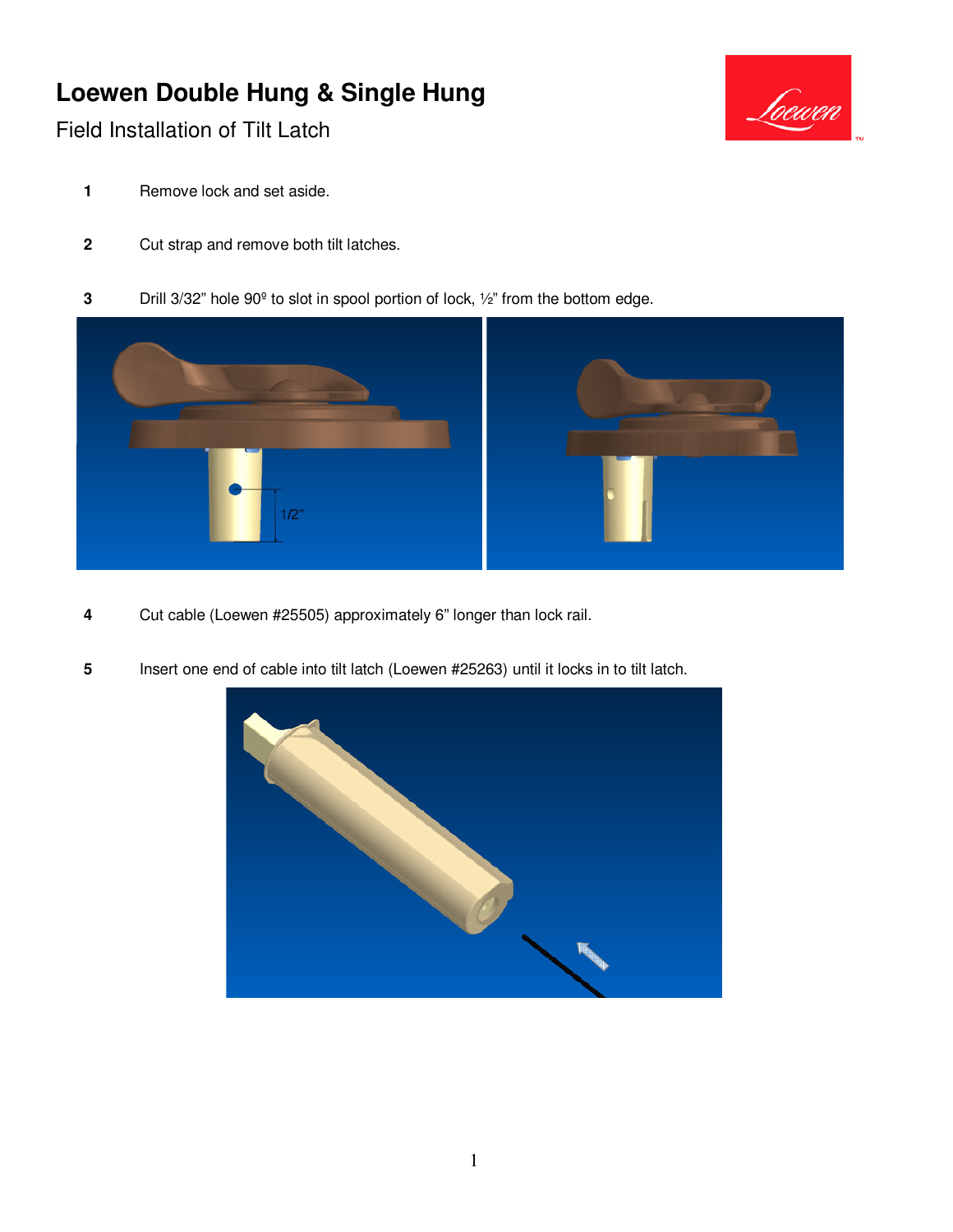**6** Thread cable through slot in rail and up through the lock hole, sliding tilt latch into sash ensuring cable is pulled snug





**7** Thread cable through lock as shown and continue to thread cable through opposite side of rail. Ensure the path of cable through lock spindle is as shown in red line diagram (failure to achieve this will result in nonretracting tilt latches).



**8** Insert loose end of cable into second tilt latch then insert tilt latch into lock rail while pulling cable snug.